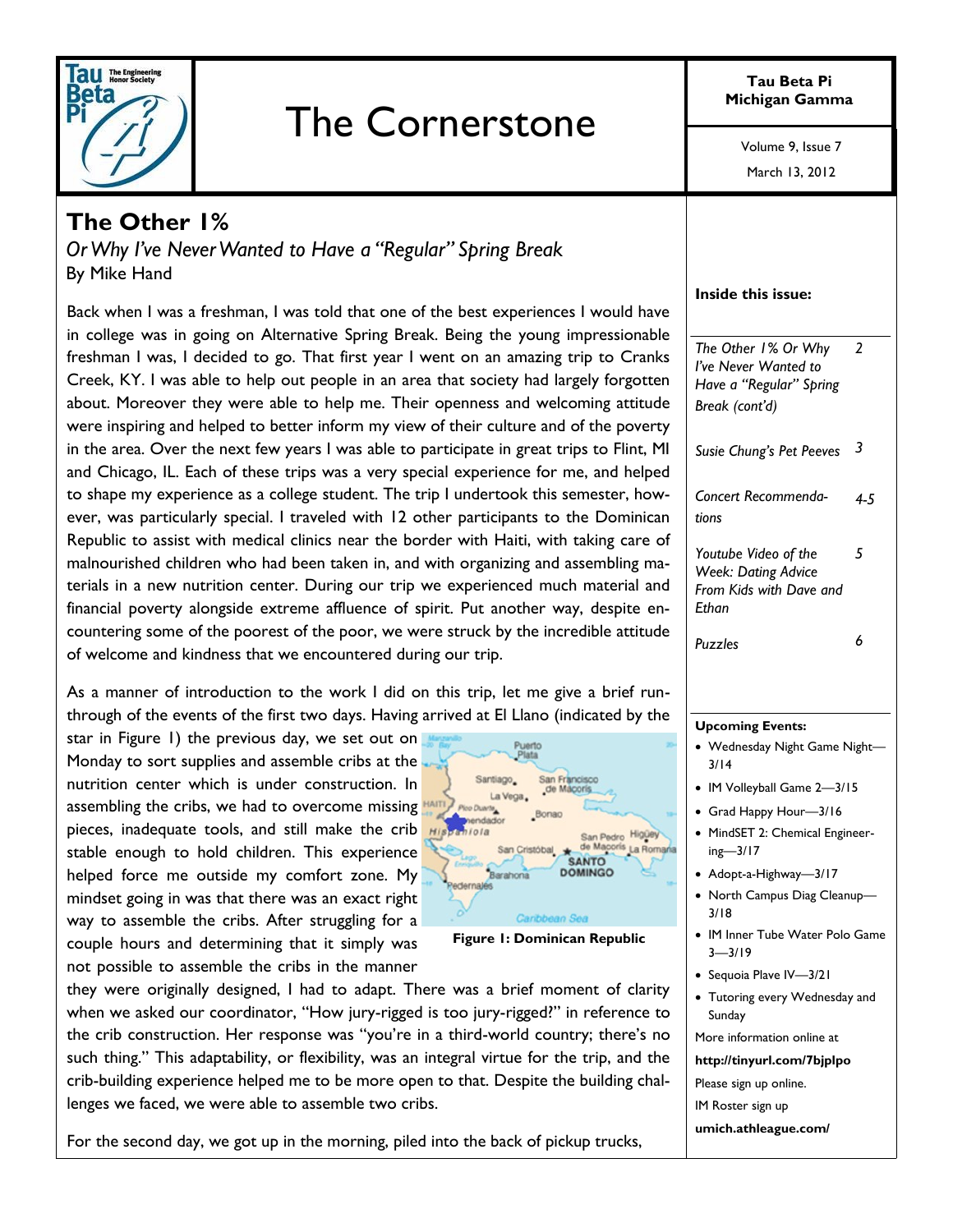### Page 2 and 1 and 1 and 2 and 2 and 2 and 2 and 2 and 2 and 2 and 2 and 2 and 2 and 2 and 2 and 2 and 2 and 2 and 2 and 2 and 2 and 2 and 2 and 2 and 2 and 2 and 2 and 2 and 2 and 2 and 2 and 2 and 2 and 2 and 2 and 2 and 2



## **The Other 1% (cont'd)**

and headed up into the mountain village of Rosa de la Piedra to help out with a medical clinic. During the clinic, I sat in on consultations to assist when necessary and helped to take blood pressures for the people who attended the clinic. Seeing the issues that were troubling the people coming to the clinic and the difficulty in treating them was an eye-opening experience for me. Many people came in suffering from hypertension, vitamin and nutrient deficiency, infection, or many other issues. The hardest cases to witness, however, were those that affected children. During the

clinic, we worked with 6 severely malnourished children, 3 of whom were bad enough that they needed to be taken in to recuperate. One of these children, named Pepito, had sores and infections and appeared to be in near constant pain. Nelson, shown in Figure 2, was one of the children brought in. With the addition of these three children, we were then responsible for taking care of 14 children at the house in which we were staying. Interestingly, one of the cribs we had just assembled the day before ended up being used for the new children.

In addition to the more conventional service work, the trip had many smaller bits of work that were incredibly meaningful. One in particular that stands out to me was doing laundry manually with Marisol, one of the women we were working with. Courtney, one of the other participants, and I had no experience at manual laundry, and probably contributed more to the amount of water spilled on the patio than to the completion of the laundry. Nevertheless, seeing Marisol's happiness with us helping out, and especially her willingness to show us what we were doing, helped us to see the patient, welcoming culture we had found. Another "small bit" of service work was feeding the children every day, especially the three new ones we had brought in. Perhaps the most rewarding aspect of this was seeing Pepito start to accept food and to even ask for water, and seeing Nelson start to feed himself.



**Figure 2: Nelson was brought into the house suffering from severe malnutrition**

There are many aspects of the trip that are easy to sell as positive experiences: warm weather, great food, international travel, etc. Many of the most worthwhile aspects however, are much more difficult to describe. For instance, using a syringe to administer fluids and medications to the malnourished children may not seem like a particularly enjoyable experience, nor would dealing with some of the common travelling illnesses seem like something that would bring a group closer together. Nevertheless, it was these small experiences that helped me to see the humanity of the individuals we were serving, that helped me to appreciate the many, many blessings I take for granted every day, and that helped take a group of 13 acquaintances and transform it into a group of incredibly close friends.  $\Diamond$ 

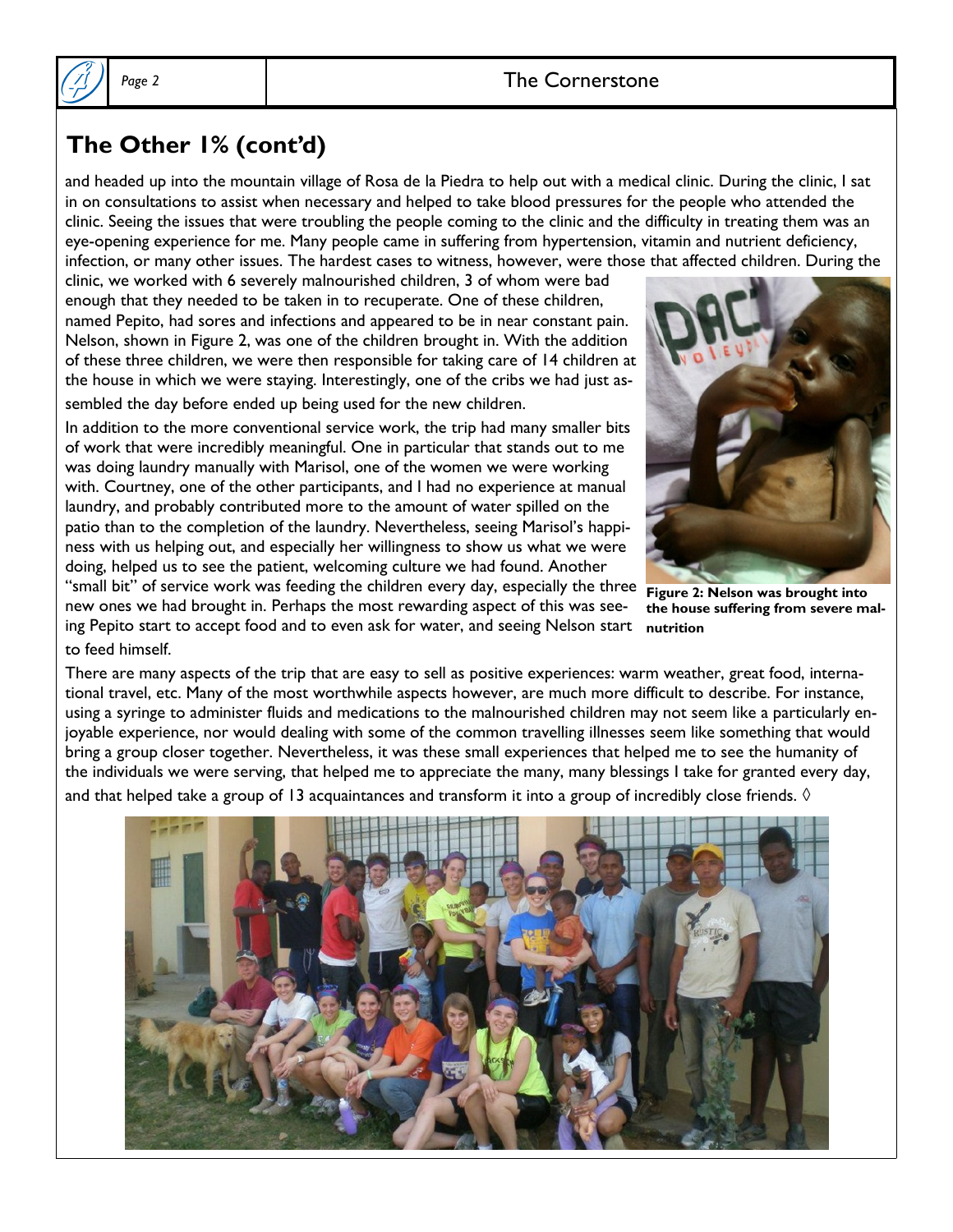## **Susie's Pet Peeves**

By Susie Chung

Susie Chung will now commence to list some of her pet peeves. Note that if these offend you, let me know—I will apologize profusely and pray we can still be friends! Also trust me, I've probably done all of these at some point. But in case you agree…then we're in the same boat and we strive to avoid committing these ridiculously minor crimes.

- 1) When a friend says "I know a secret" then does not proceed to tell you.
- 2) When people ask you "Did you read (insert book title in a popular series), the one where (LARGEST SPOILER POSSIBLE)?" WHAT? Well now I don't have to, BECAUSE YOU JUST TOLD ME WHAT HAPPENED. This totally happened to me with *Harry Potter and the Order of the Phoenix*, where (LARGEST SPOILER POS-SIBLE).
- 3) When someone in a class asks a professor a question, then five minutes later a different student asks the exact same question.
- 4) When someone takes the milk out and forgets to put it away!!!







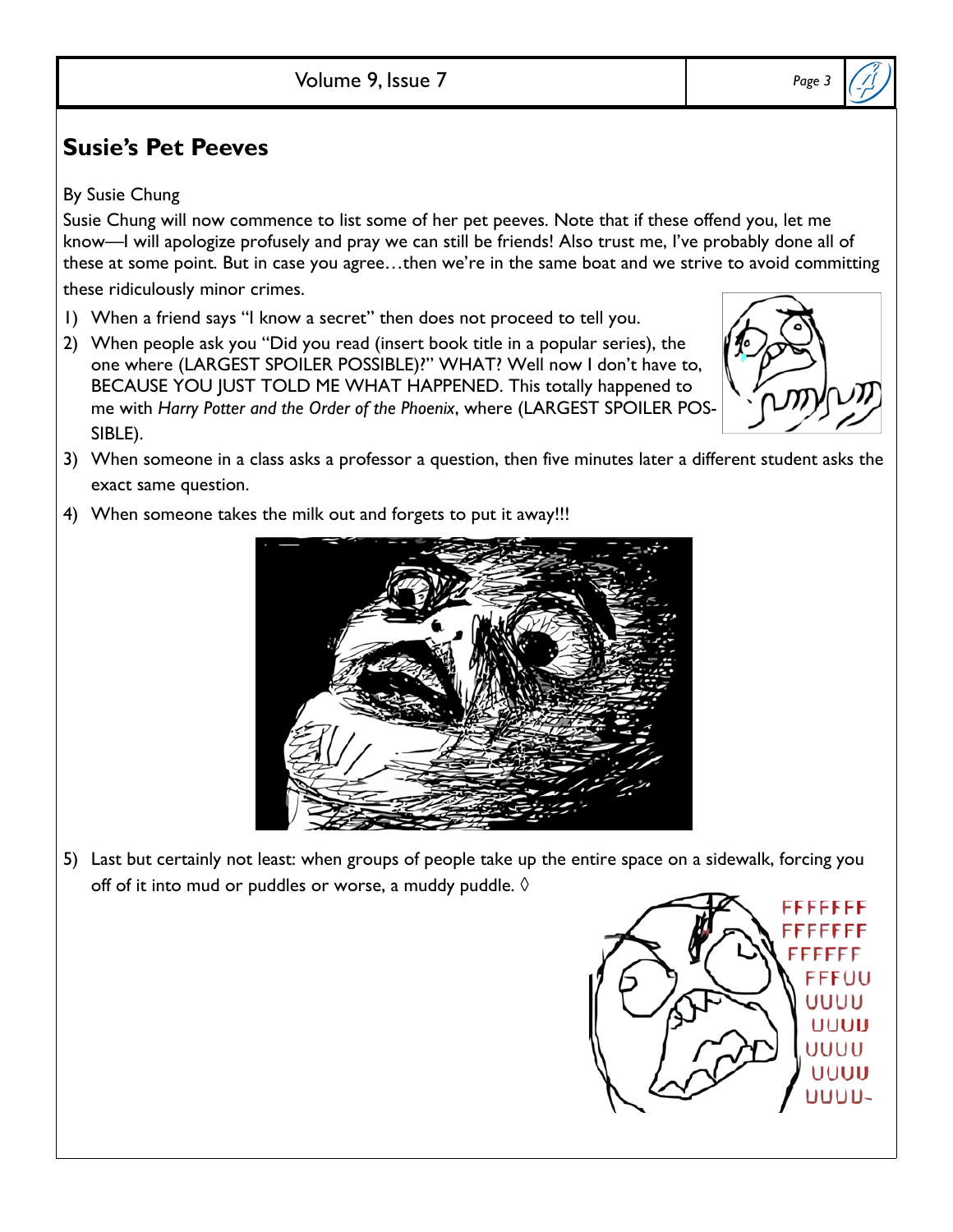

### Page 4 **The Cornerstone**

## **Concert Recommendations**

Submitted by Ryan Chen

**Bold = Events where I (Ryan Chen) am performing**

**Sunday, March 25, 8:30pm, First Congregational Church – Space Jam: Euphonium Recital (Ryan Chen and Chris Plaskota, euphoniums)**

**Along with Chris Plaskota, a good friend and colleague, we will be presenting a recital of music that we've been working on for the past year. This will most likely count for a social credit (pending). There will be ample amounts of gelato at the reception afterward. Your attendance and support is greatly appreciated! Otherwise, you're letting the Monstars win. - RDC**

**PROGRAM: Bach – Concerto for Two Violins; Cosma – Euphonium Concerto; Saint-Saens – The Swan; Selections by the BlueLine Brass Band**

Wednesday, March 14, 8:00pm, Stamps Auditorium – American Music Concert

Free – no tickets required

Come celebrate our country's musical tradition with Phi Mu Alpha's annual American music concert, and see amazing and diverse performances by talented students of the UM School of Music.

**Saturday, March 17, 4:00pm, Stamps Auditorium – UM Euphonium-Tuba Ensemble & Youth Euphonium-Tuba Ensemble Side by Side**

**Free – no tickets required**

**A "side-by-side" concert with the Ann Arbor Youth Euphonium-Tuba Ensemble, directed by senior Sean Benolken. The undergraduate and graduate euphonium/tuba quartets will also perform. PROGRAM: Susato – Five Danses from La Dansereye; Chopin – Etude in E Major Op. 10, no. 3; Grant – Endgame; Gates – Tuba Quartet, Op. 59; Stevens – Benediction; Metallica – Enter Sandman; Tchaikovsky – Finale from Symphony No. 4, op. 36**

**Wednesday, March 21, 8:00pm, Hill Auditorium – University Symphony Orchestra and University Philharmonia Orchestra**

#### **Free – no tickets required**

**The University Symphony Orchestra joins forces with members of the University Philharmonia Orchestra for this program of bold, unusual, and innovative music. Kenneth Kiesler, director of University Orchestras, conducts the world premiere of "Rain On It" by UM faculty composer Kristin Kuster, the rarely performed "Strictly Genteel" by Frank Zappa, and Gustav Mahler's songful and exuberant Seventh Symphony. PROGRAM: Kuster – Rain On It (world premiere); Zappa – Strictly Genteel; Mahler – Symphony No. 7**

Thursday, March 22 – Sunday, March 25 – San Francisco Symphony Residency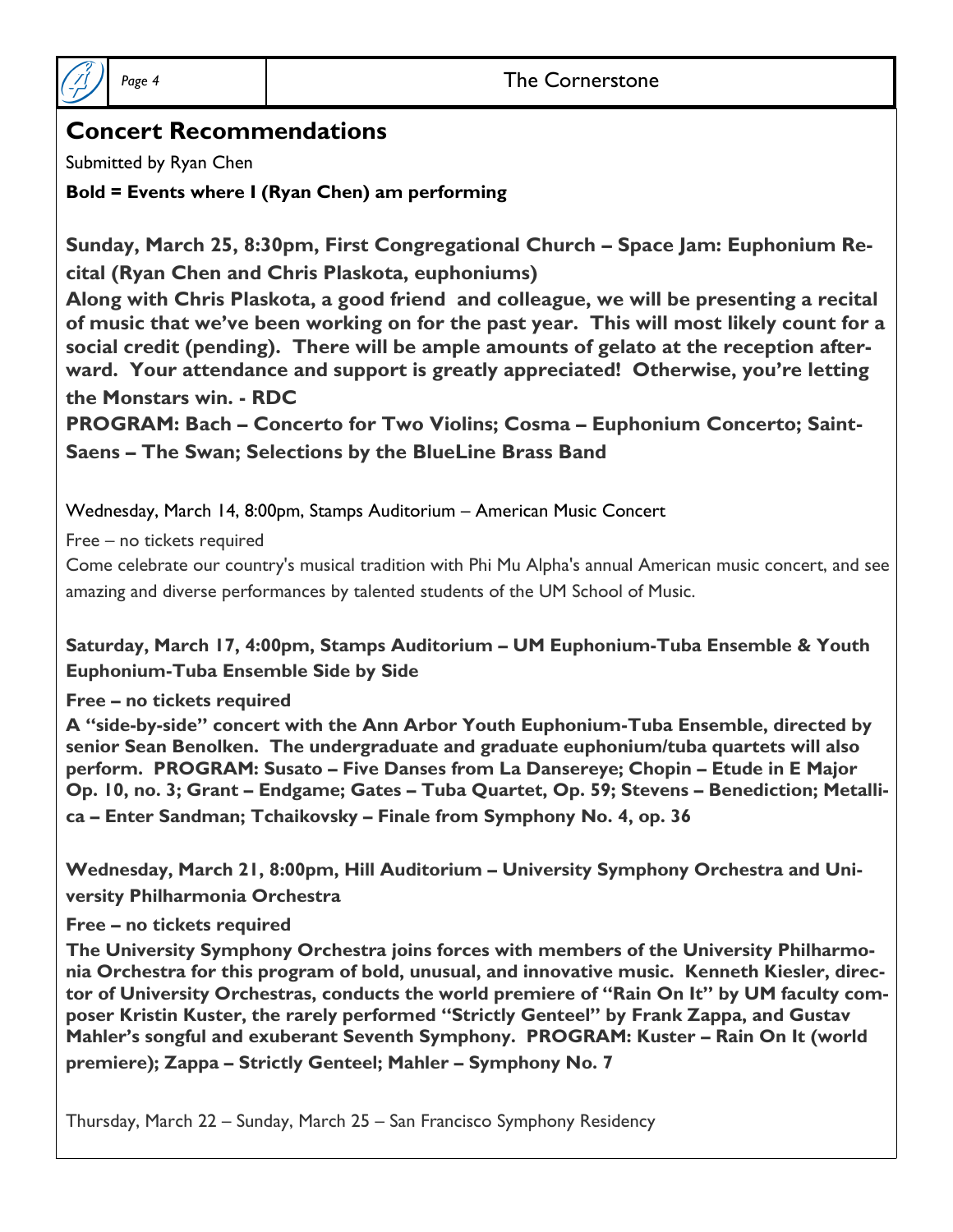## **Concert Recommendations (cont'd)**

Thursday, March 22, 7:30pm, Hill Auditorium – with Jeremy Denk (piano), Paul Jacobs (organ), Mason Bates (electronika), and the UM Chamber Choir PROGRAM: Copland – Orchestral Variations; Cowell – Piano Concerto; Mason Bates – Mass Transmission; Harrison – Concerto for Organ with Percussion

Friday, March 23, 8:00pm, Hill Auditorium – with Joan La Barbara (vocalist), Meredith Monk (vocalist), Jessye Norman (soprano), St. Lawrence String Quartet, and Jesse Stiles (electronica) PROGRAM: Cage – John Cage Songbooks; Cowell – Synchrony; Adams – Absolute Jest; Varese: Ameriques

Saturday, March 24, 8:00pm, Hill Auditorium – with Emanuel Ax, piano PROGRAM: Ruggles – Sun-Treader; Feldman – Piano and Orchestra; Ives – A Concord Symphony

Sunday, March 25, 4:00pm, Rackham Auditorium – with Jeremy Denk (piano), Kiera Duffy (soprano), Joan La Barbara (vocalist), Meredith Monk & Vocal Ensemble, and Jesse Stiles (electronica) PROGRAM: Del Tredici – Syzygy; Foss – Echoi; Monk: Realm Variations; Subotnick – Jacob's Room: Monodrama ◊

## **YouTube Video of the Week**

## Dating Advice From Kids with Dave and Ethan





#### Get a fresh perspective on dating...from children.